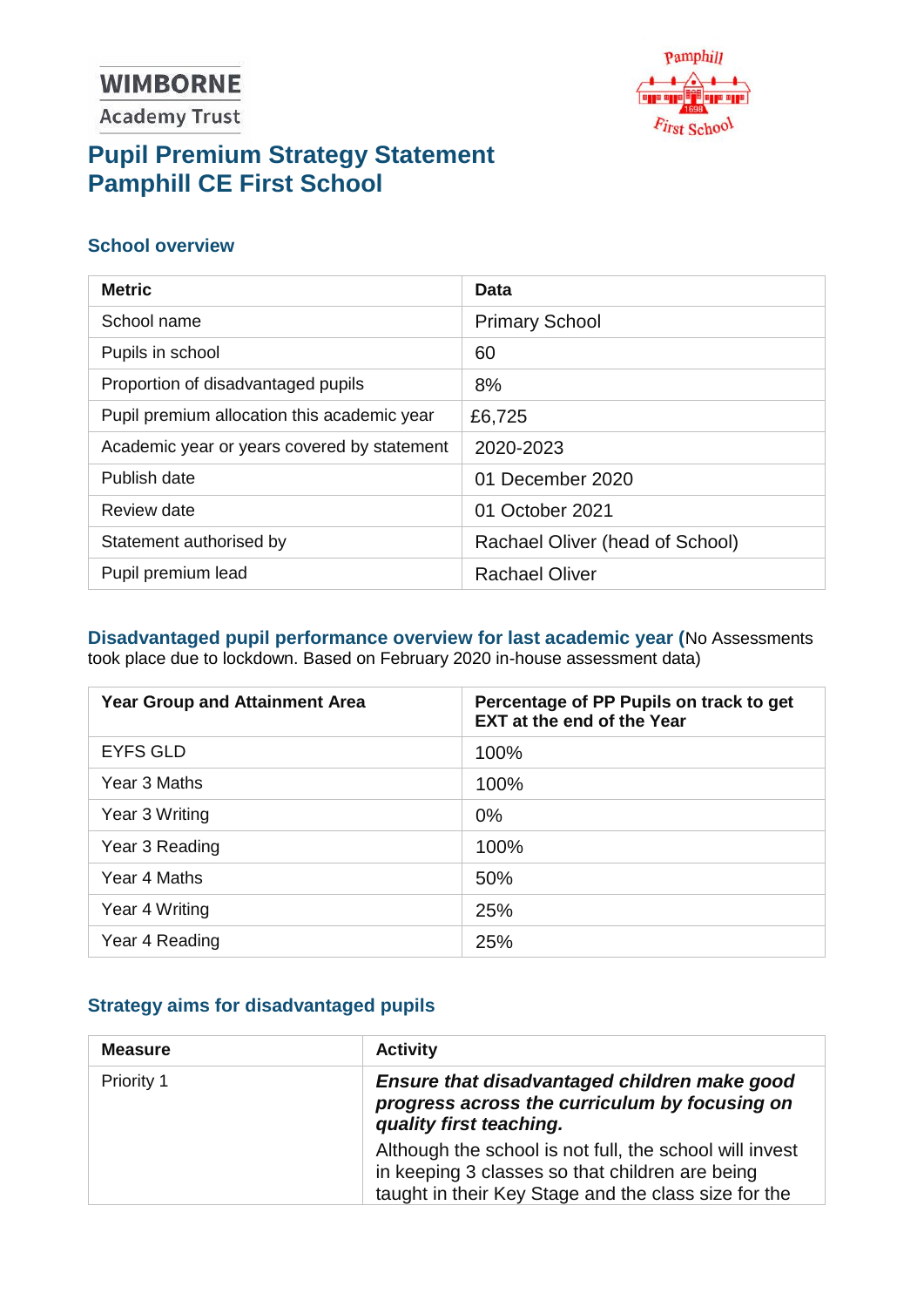|                                                  | youngest children is kept very small. The school will<br>invest in experienced teaching staff that are able<br>expertly teach all pupils including those from<br>disadvantaged backgrounds. The school has<br>invested in an EYFS teacher who has a background<br>in specialising in meeting the needs and raising the<br>progress of PP pupils. This EYFS class is small and<br>the expert teacher therefore has more time to<br>nurture, pick up on gaps and teach to the pupil<br>needs.                                                     |
|--------------------------------------------------|-------------------------------------------------------------------------------------------------------------------------------------------------------------------------------------------------------------------------------------------------------------------------------------------------------------------------------------------------------------------------------------------------------------------------------------------------------------------------------------------------------------------------------------------------|
| Priority 2                                       | To prioritise the closure of the attainment gap for<br>disadvantaged pupils.<br>Early identification of children who are falling behind<br>across all year groups. The school will continue to<br>invest in the creation of an in-depth gap analysis<br>system to be able to accurately identify specific<br>basic skills gaps in English and Maths for pupils. The<br>school will also continue to invest in the embedding<br>of 'Precision Teaching' as an evidence based<br>intervention programme that matches our gaps<br>analysis system. |
|                                                  | Investing in spending time understanding the barriers<br>to pupils' learning. Making ELSA available to pupils<br>who need time to have dialogue to examine their<br>emotional literacy and time and space to discuss any<br>factors which may be a barrier to their learning, and<br>not necessarily academic, so that these barriers can<br>be addressed.                                                                                                                                                                                      |
| Barriers to learning these<br>priorities address | Children who have a lack of pre-school experience<br>and nurture at home can fall behind their peers<br>without focussed interventions and focused quality<br>first teacher led learning. Gaps from previous<br>learning may be greater in children from<br>disadvantaged backgrounds.<br>Children coming to school without good sleep<br>nutrition, clothing and nurture may not learn despite<br>academic interventions. Children coming to school<br>having suffered ACEs may need support to settle                                         |
| Projected spending                               | and regulate behaviour.<br>£4,000                                                                                                                                                                                                                                                                                                                                                                                                                                                                                                               |
|                                                  |                                                                                                                                                                                                                                                                                                                                                                                                                                                                                                                                                 |

## **Teaching priorities for current academic year**

| Aim | ------<br>arget | Target date |
|-----|-----------------|-------------|
|     |                 |             |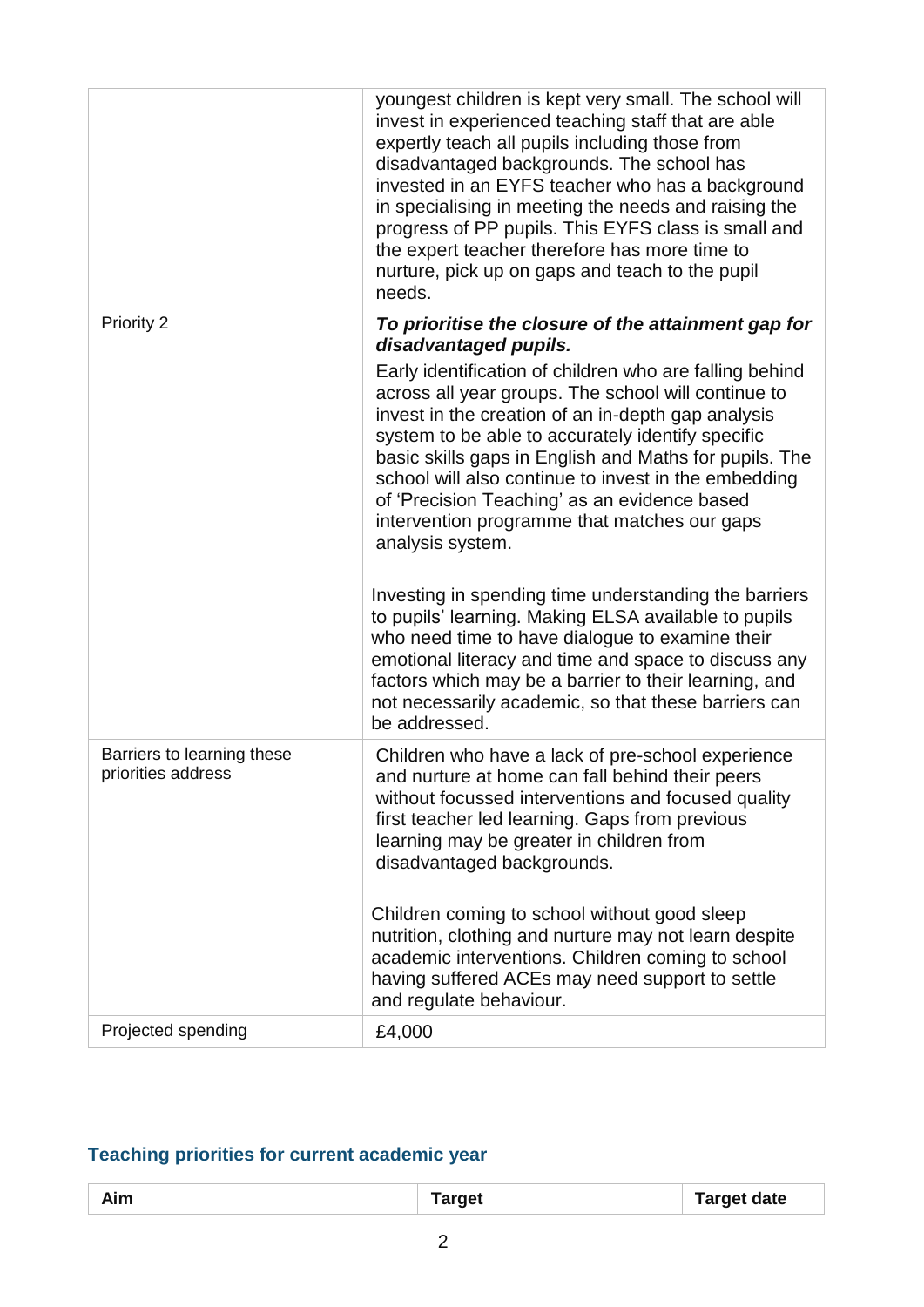| Progress in Reading     | Achieve national average<br>attainment and progress<br>scores in KS1 Reading             | July 21 |
|-------------------------|------------------------------------------------------------------------------------------|---------|
| Progress in Writing     | Achieve national average<br>attainment and progress<br>scores in KS1 Writing             | July 21 |
| Progress in Mathematics | Achieve national average<br>attainment and progress<br>scores in KS1 Maths               | July 21 |
| Phonics                 | Achieve national average<br>attainment and progress<br>scores in Year 1 Phonics          | July 21 |
| Other                   | Improve attendance of<br>disadvantaged pupils to<br>bring in line with non-PP<br>pupils. | July 21 |

#### **Remember to focus support on disadvantaged pupils reaching the expected standard in phonics check at end of Y1**

| <b>Measure</b>                                   | <b>Activity</b>                                                                                                                                                                                                                                                                                                                                                      |
|--------------------------------------------------|----------------------------------------------------------------------------------------------------------------------------------------------------------------------------------------------------------------------------------------------------------------------------------------------------------------------------------------------------------------------|
| <b>Priority 1</b>                                | Ensure all relevant staff (including new staff) have<br>received training to deliver the phonics and early<br>reading scheme effectively. Ensure staff who need it<br>have regular coaching and team teaching<br>opportunities to be able to improve their practice in<br>the teaching of phonics and early reading.                                                 |
| <b>Priority 2</b>                                | Work with the Jurassic maths hub to embed the<br>White Rose Maths scheme started last year. Buy<br>access to White Rose resources which can be used<br>at school and at home. Print off / Buy White Rose<br>maths packs for each term so that in the case of<br>lockdown/self-isolation, those without printers still<br>have access to resources in a paper format. |
| Barriers to learning these<br>priorities address | Lack of training and subject knowledge for staff<br>Financial challenges causing insufficient resources<br>for pupils during lockdown.                                                                                                                                                                                                                               |
| Projected spending                               | £500                                                                                                                                                                                                                                                                                                                                                                 |

### **Targeted academic support for current academic year**

| <b>Measure</b>    | <b>Activity</b>                                                                                                                                                                                      |
|-------------------|------------------------------------------------------------------------------------------------------------------------------------------------------------------------------------------------------|
| <b>Priority 1</b> | Buy and embed e-books reading scheme to allow all<br>pupils to access ability level books, at home,<br>throughout the pandemic and beyond. This will<br>ensure that all children will not be without |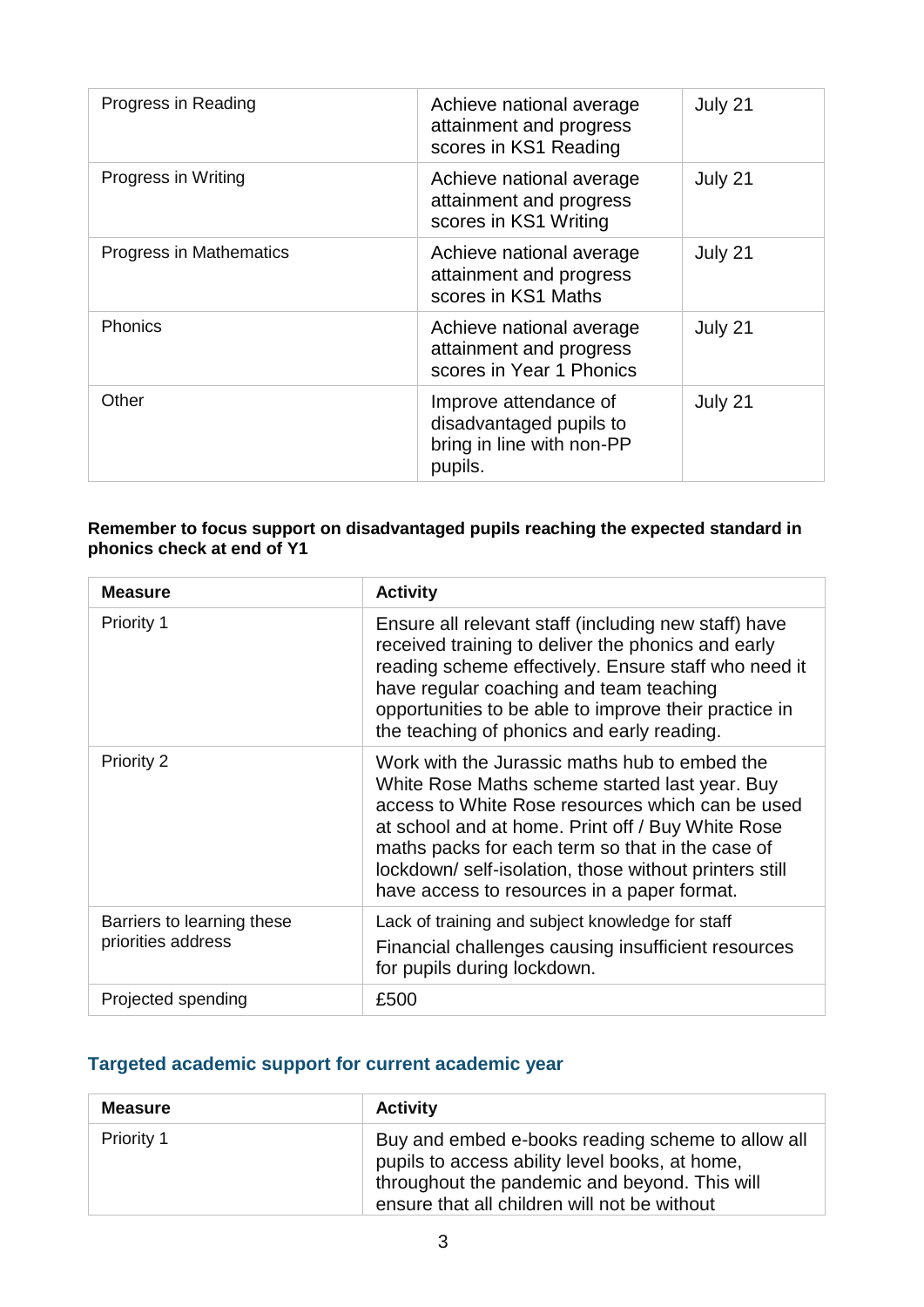|                                                  | appropriate books to read at home which the<br>teachers can allocate and monitor.<br>Buy and embed use of star reading assessment to<br>support with accurate reading assessment and the<br>allocation of ability level texts.                                               |
|--------------------------------------------------|------------------------------------------------------------------------------------------------------------------------------------------------------------------------------------------------------------------------------------------------------------------------------|
| <b>Priority 2</b>                                | Precision teaching for English and maths interventions for<br>all pupils falling behind age-related expectations.                                                                                                                                                            |
| Barriers to learning these<br>priorities address | Ensuring that pupils from families with financial<br>barriers are not disadvantaged through not having<br>the right reading resources at home, particularly<br>throughout the pandemic.<br>Interventions not being closely matched enough to<br>children's individual needs. |
| Projected spending                               | £1,725                                                                                                                                                                                                                                                                       |

## **Wider strategies for current academic year**

| <b>Measure</b> | <b>Activity</b>                                                                                                                     |  |
|----------------|-------------------------------------------------------------------------------------------------------------------------------------|--|
|                | Continue to support our vulnerable families with a<br>range opportunities. These include:                                           |  |
|                | Free breakfast club for some families to provide a<br>settled start to the day with good nutrition, half-price<br>to all PP pupils. |  |
|                | Free after school clubs and homework club for PP<br>pupils.                                                                         |  |
| Priority 1     | An adequate supply of new and lightly used school<br>uniform to support the cost of clothing for all our<br>disadvantaged families. |  |
|                | School trips, in-school experiences and residential<br>visits provided for all PP children.                                         |  |
|                | Access for children to specialist TA provision for<br>SEND and speech and language.                                                 |  |
|                | Forest school provision from specialist teacher to<br>support all children with mental health and wellbeing.                        |  |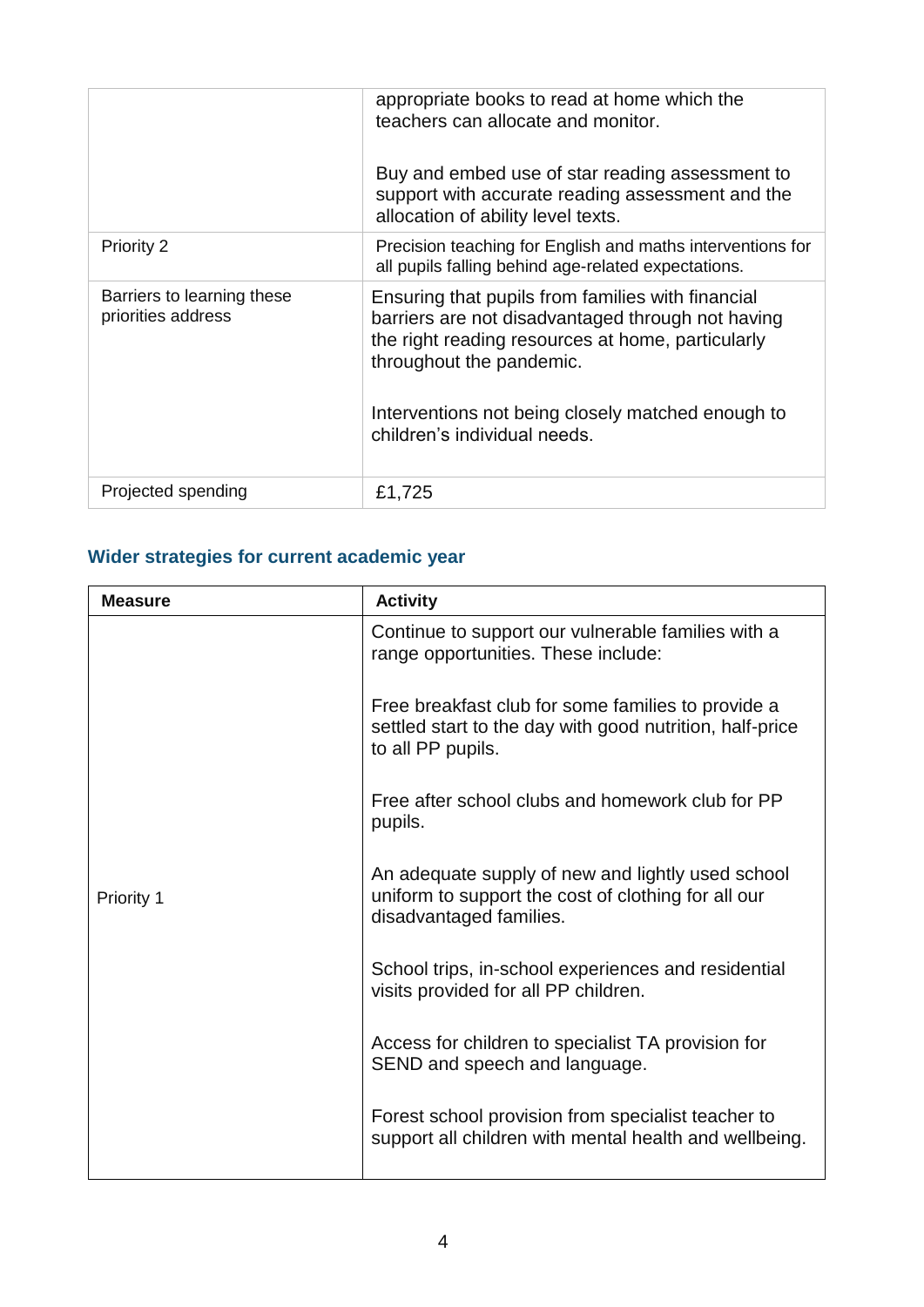|                                                  | Meeting the cost of family therapy, Art therapy and<br>play therapy for families who have experienced<br>trauma.                                                                                                                                                                                                                                                                                                |
|--------------------------------------------------|-----------------------------------------------------------------------------------------------------------------------------------------------------------------------------------------------------------------------------------------------------------------------------------------------------------------------------------------------------------------------------------------------------------------|
| Priority 2                                       | Opportunities to undertake / train others in<br>therapeutic interventions for children who have<br>suffered ACEs and are not achieving.                                                                                                                                                                                                                                                                         |
| Priority 3                                       | Ensure all is done to support families who were<br>struggling or isolated during last lockdown, in order<br>for those children to be better supported should<br>further lockdowns take place. Ensure all have<br>access to technology to remove that barrier to<br>learning, including the need/ ability to print. Ensure<br>that all parents are confident in supporting their<br>children with home learning. |
| Barriers to learning these<br>priorities address | Attendance and readiness to learn for the most<br>disadvantaged pupils.<br>Lack of parental engagement/ confidence can have<br>a detrimental effect on children's progress.                                                                                                                                                                                                                                     |
| Projected spending                               | £500                                                                                                                                                                                                                                                                                                                                                                                                            |

## **Monitoring and Implementation**

| Area             | <b>Challenge</b>                                                                                                                          | <b>Mitigating action</b>                                                                                                                            |
|------------------|-------------------------------------------------------------------------------------------------------------------------------------------|-----------------------------------------------------------------------------------------------------------------------------------------------------|
| Teaching         | Ensuring enough time is given<br>over to allow for staff<br>professional development                                                      | Use of INSET days and<br>additional cover being provided                                                                                            |
| Targeted support | <b>Ensuring that Precision</b><br>Teaching interventions are<br>precise to pupil needs and<br>move pupils forward at the<br>correct rate. | Staff training to recognise<br>individual barriers to learning<br>and how to overcome them.<br>Focus on PP in staff meetings<br>and INSET training. |
| Wider strategies | All families engaged                                                                                                                      | Working closely with school link<br>worker, pre-school, professionals,<br>WAT and LA to support families.                                           |

## **Review: last year's aims and outcomes**

| Aim                                     | <b>Outcome</b>                        |
|-----------------------------------------|---------------------------------------|
| Raising attainment for children who are | Although the school was closed due to |
| eligible for pupil premium funding who  | the lockdown during the Spring and    |